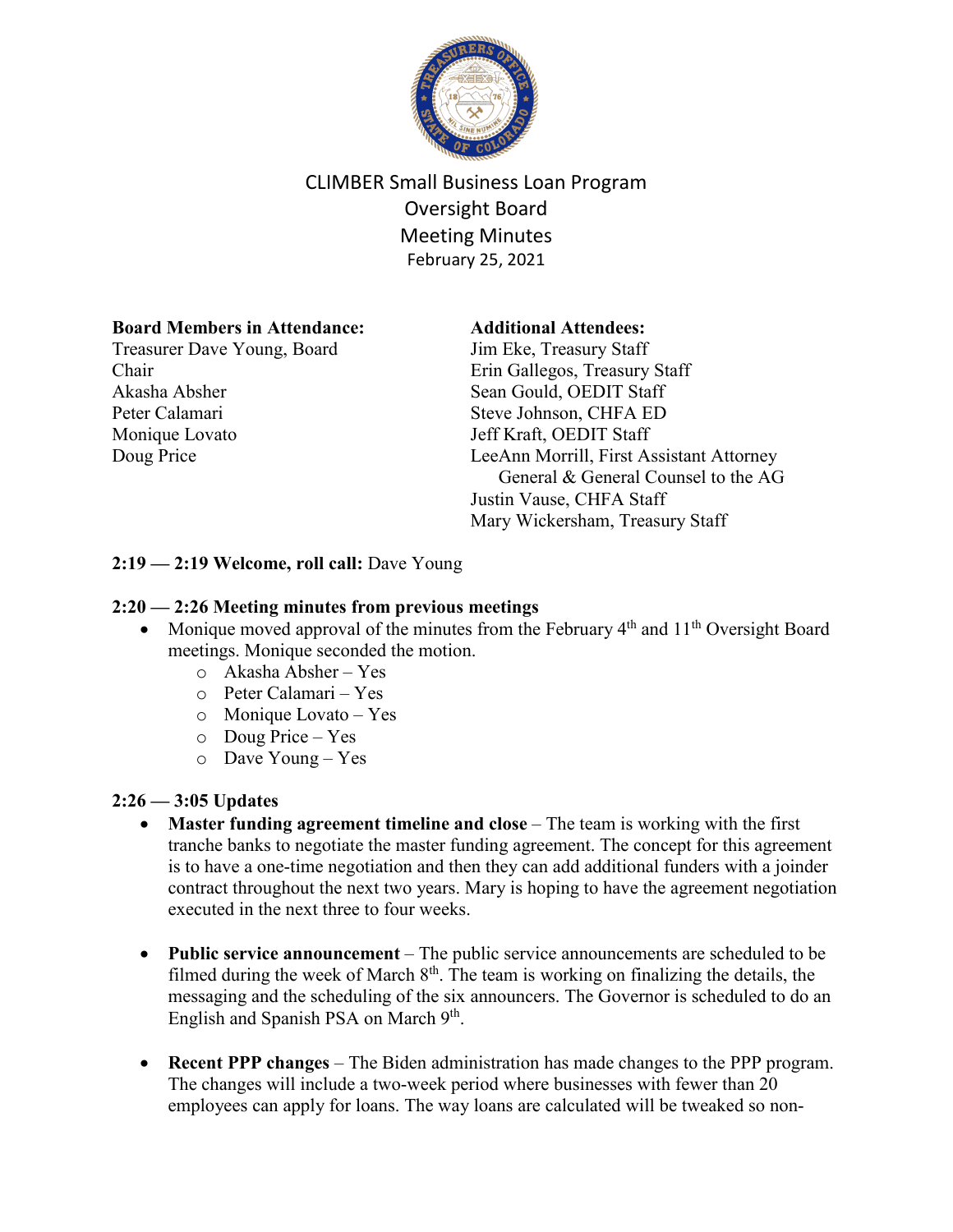CLIMBER Small Business Loan Program Oversight Board Meeting Minutes February 25, 2021 Page 2

> employee businesses can get more relief. One billion dollars in PPP funds will be set aside for businesses with no employees located in low-and moderate-income areas. Some exclusions are being eliminated which include preventing business owners with nonfraud felonies, business owners with delinquent student loans and businesses' with ITINS the ability to apply. Additionally, one hundred and seventy-five million dollars is being set aside for community organizations that help businesses apply and navigate PPP. Jeff explained three things that the state is doing to help. Governor Polis rolled out a new program called PPP heroes. This program will rank banks and credit unions with their deposit size and the institutions who do the greatest number of loans will be invited to a ceremony at the Governor's mansion. The Small Business Development Center has a small business hotline that is helping consultants and businesses. OEDIT and CHFA have worked with the Gates Foundation, 1<sup>st</sup> bank and Gary Community Investments to leverage around twelve million dollars to front PPP loans to small customers.

- **Website** The CLIMBER logo is finalized. CHFA is working on marketing materials and the group is working on the site map and the technical support. The board asked how multiple languages are being addressed through the website. The plan is to have a Spanish version of the site and a resource area for other languages. Dave asked how the process will work for lenders and businesses. A list of lenders will be on the site so businesses can find a lender in their area. The board will like to beta test the site before it goes live. The last estimate for the launch is March 18, 2021. There was a discussion on if there is a bare bones site that can be launched before March 18th. Mary reminded the meeting that there is information on the CHFA redirect site.
- **Timeline** A new timeline was share and Jim explained what still needs to occur. The board is on track for finishing the remaining items on time, but they may need to revise some dates due to the new federal stimulus package. Monique asked about the categories that are on zero. The answer was that the categories are on zero because something has to happen before they can be done.

## **3:05 — 3:20 Definition of underserved & underserved policy**

- The Board approved the definition of underserved in the last meeting but CHFA, Jeff, Jim and Mary would like to add two categories that were not in the approved document. The two categories are businesses in a new market tax credit designated area and businesses in a state designated enterprise zone area. The other piece was the addition of businesses that have not received technical assistance. After discussions on how to narrow this down it was decided that it should be moved to a subcategory under businesses without a current banking relationship.
- At 3:11 pm Doug moved that the Board accept the categories as presented. Akasha seconded the motion.
	- o Akasha Absher Yes
	- o Peter Calamari Yes